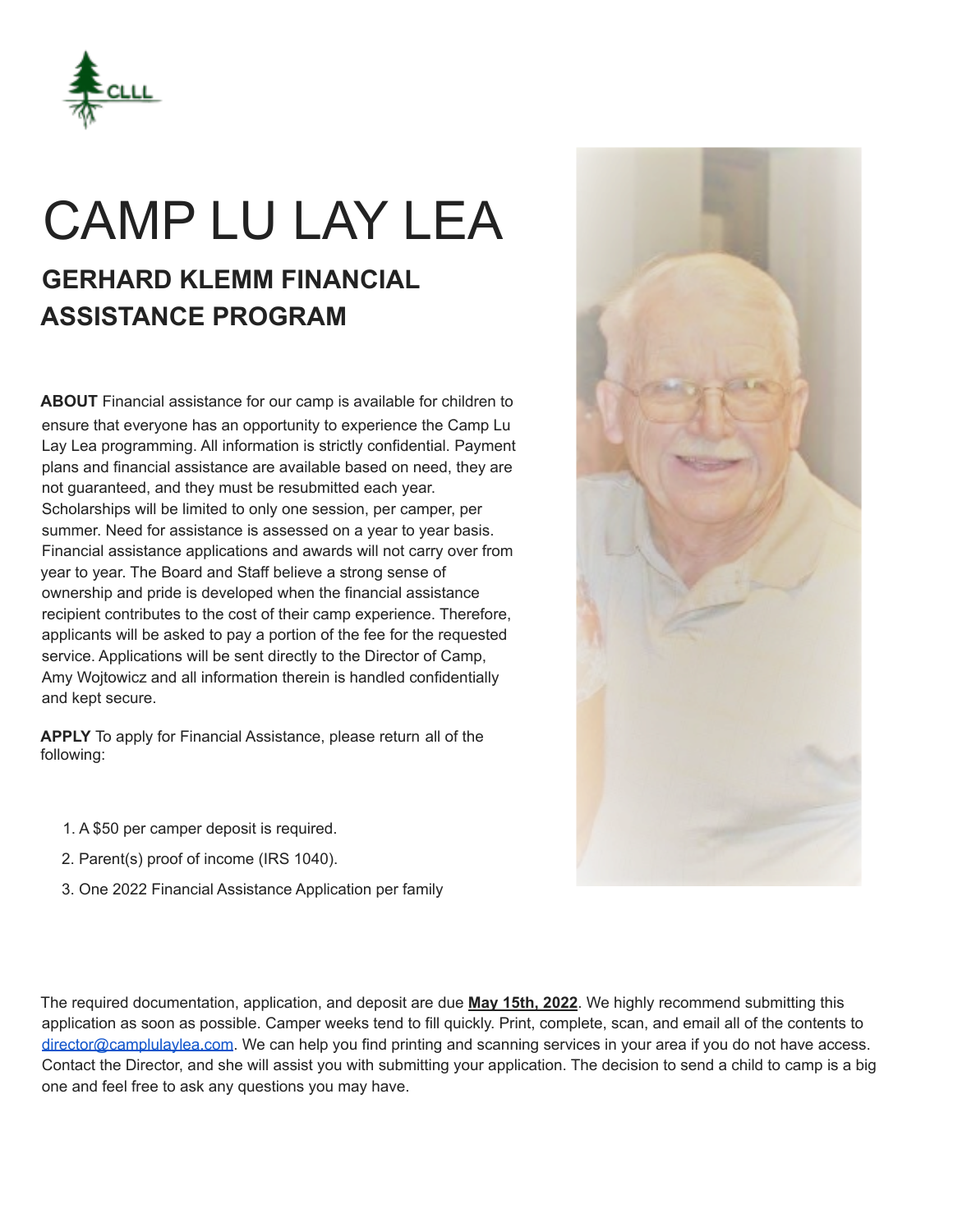

## **CAMP LU LAY LEA**

### **GERHARD KLEMM FINANCIAL ASSISTANCE PROGRAM**

| Date:                                           |                                                                                                                                                                                                                                      |            |
|-------------------------------------------------|--------------------------------------------------------------------------------------------------------------------------------------------------------------------------------------------------------------------------------------|------------|
| $\frac{\frac{1}{2}}{2}$                         |                                                                                                                                                                                                                                      |            |
| <b>APPLICANT INFORMATION</b>                    |                                                                                                                                                                                                                                      |            |
| Relationship: Parent ________ Guardian: _______ |                                                                                                                                                                                                                                      |            |
|                                                 |                                                                                                                                                                                                                                      |            |
|                                                 | Home Address: City: City: City: City: City: City: Apartment/Building Number: City:                                                                                                                                                   |            |
|                                                 | <u>State: Zip: Zip: 2000 / 2000 / 2000 / 2000 / 2000 / 2000 / 2000 / 2000 / 2000 / 2000 / 2000 / 2000 / 2000 / 2000 / 2000 / 2000 / 2000 / 2000 / 2000 / 2000 / 2000 / 2000 / 2000 / 2000 / 2000 / 2000 / 2000 / 2000 / 2000 / 2</u> |            |
|                                                 | Home Phone: __________________________________ Marital Status: __________________ Date of Birth: ___/___/____                                                                                                                        |            |
|                                                 | List all dependents living in household (as shown on attached IRS 1040):                                                                                                                                                             |            |
|                                                 |                                                                                                                                                                                                                                      |            |
|                                                 |                                                                                                                                                                                                                                      |            |
|                                                 |                                                                                                                                                                                                                                      |            |
|                                                 |                                                                                                                                                                                                                                      |            |
|                                                 |                                                                                                                                                                                                                                      |            |
|                                                 |                                                                                                                                                                                                                                      |            |
|                                                 | Yes No Yes No International Mo                                                                                                                                                                                                       | $\sqrt{1}$ |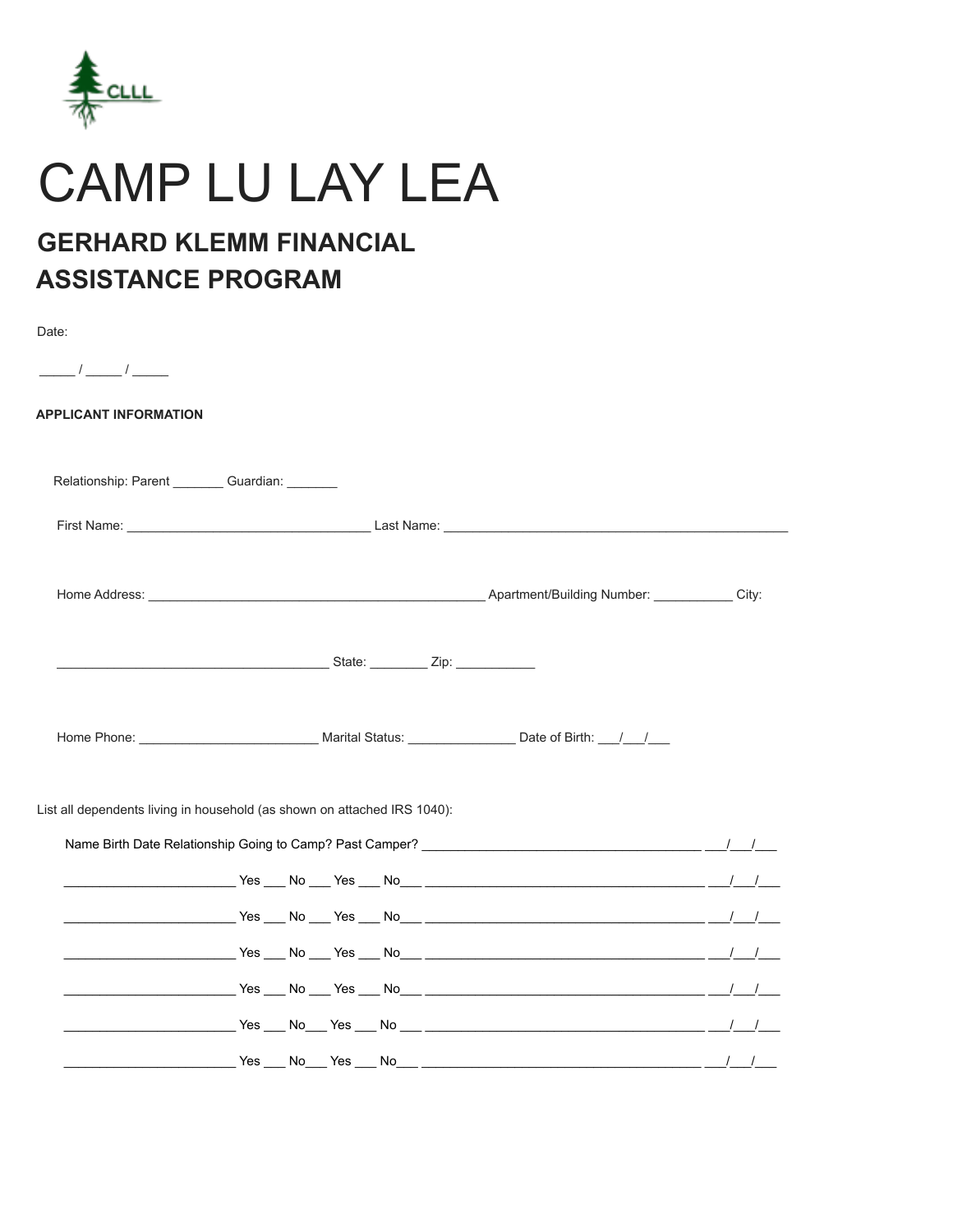

#### **APPLICANT EMPLOYMENT INFORMATION**

Applicant's Employer:

\_\_\_Full time \_\_\_Part time \_\_\_Self-employed \_\_\_Seasonal \_\_\_\_\_Hours per week

\_\_\_\_\_\_\_\_\_\_\_\_\_\_\_\_\_\_\_\_\_\_\_\_\_\_\_\_\_\_\_\_\_\_\_\_\_\_\_\_\_\_\_\_\_\_\_\_\_\_\_\_\_\_\_\_\_\_\_\_\_\_\_\_\_\_\_\_\_\_\_\_\_\_\_\_\_\_\_\_\_\_\_\_\_\_\_\_\_\_\_\_\_\_\_\_\_\_\_\_\_\_\_\_

Spouse / Partner's Employer:

\_\_\_Full time \_\_\_Part time \_\_\_Self-employed \_\_\_Seasonal \_\_\_\_\_Hours per week

\_\_\_\_\_\_\_\_\_\_\_\_\_\_\_\_\_\_\_\_\_\_\_\_\_\_\_\_\_\_\_\_\_\_\_\_\_\_\_\_\_\_\_\_\_\_\_\_\_\_\_\_\_\_\_\_\_\_\_\_\_\_\_\_\_\_\_\_\_\_\_\_\_\_\_\_\_\_\_\_\_\_\_\_\_\_\_\_\_\_\_\_\_\_\_\_\_

**PARTICIPANT INFORMATION** List all household members from the previous page who would like to participate in a Camp Lu Lay Lea session for the 2022 season.

\_\_\_\_\_\_\_\_\_\_\_\_\_\_\_\_\_\_\_\_\_\_\_\_\_\_\_\_\_\_\_\_\_\_\_\_\_\_\_\_\_\_\_\_\_\_\_\_\_\_\_\_\_\_\_\_\_\_\_\_\_\_\_\_\_\_\_\_\_\_\_\_\_\_\_\_\_\_\_\_\_\_\_\_\_\_\_\_\_\_\_\_\_\_\_\_\_\_\_\_\_\_\_\_\_\_\_\_\_\_\_\_\_\_\_

How much of the total cost do you think you can afford? (\$350 per camper)

Have you previously received assistance from Camp Lu Lay Lea? \_\_\_ Yes \_\_\_ No

\_\_\_\_\_\_\_\_\_\_\_\_\_\_\_\_\_\_\_\_\_\_\_\_\_\_\_\_\_\_\_\_\_\_\_\_\_\_\_\_\_\_\_\_\_\_\_\_\_\_\_\_\_\_\_\_\_\_\_\_\_\_\_\_\_\_\_\_\_\_\_\_\_\_

\_\_\_\_\_\_\_\_\_\_\_\_\_\_\_\_\_\_\_\_\_\_\_\_\_\_\_\_\_\_\_\_\_\_\_\_\_\_\_\_\_\_\_\_\_\_\_\_\_\_\_\_\_\_\_\_\_\_\_\_\_\_\_\_\_\_\_\_\_\_\_\_\_\_\_\_\_\_\_\_\_\_\_

When did you previously receive assistance?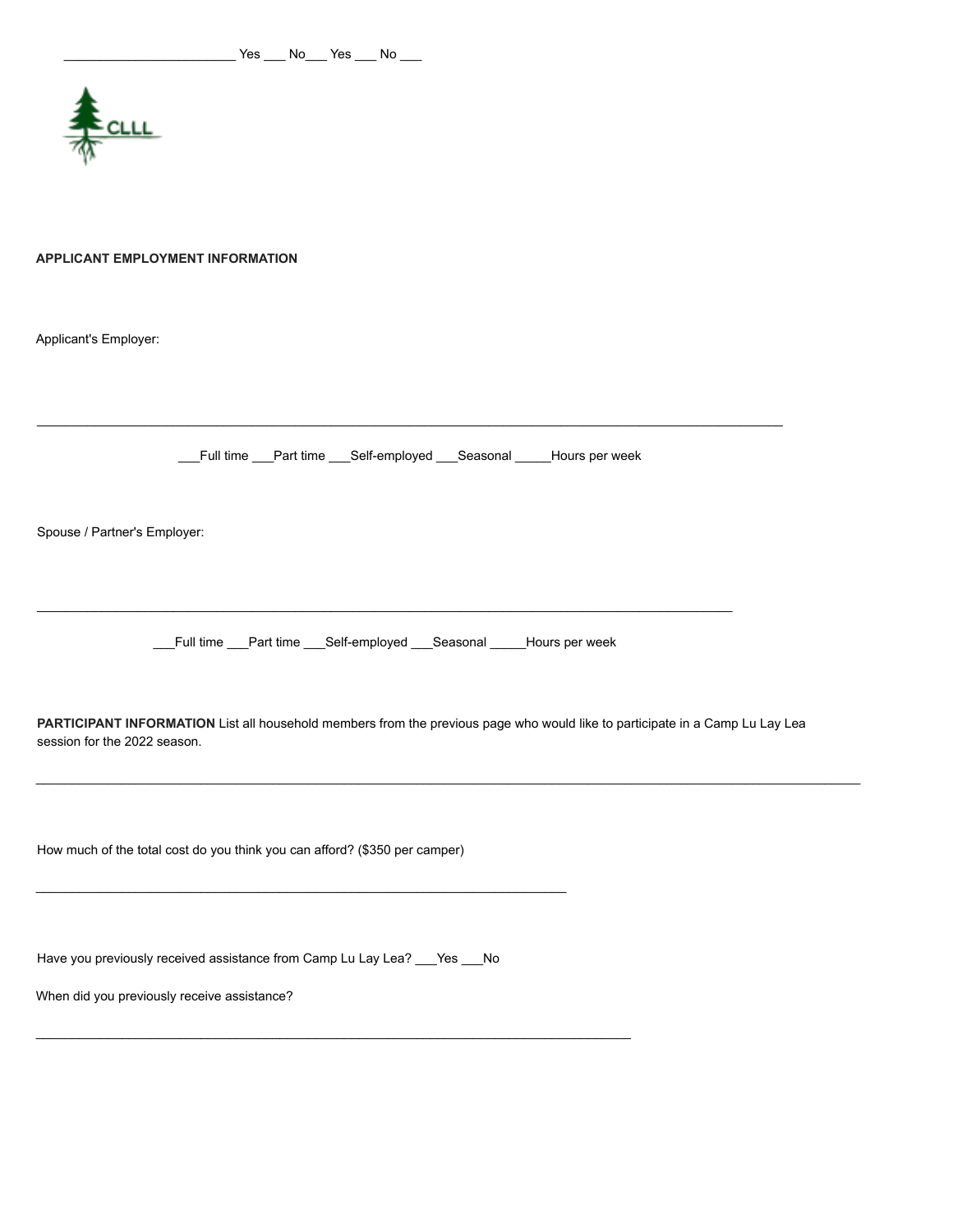

## CAMP LU LAY LEA

### **GERHARD KLEMM FINANCIAL ASSISTANCE PROGRAM**

Attach Federal Income Tax Return (1040) first page for most current year. If you do not have a tax return, please explain:

If the financial information on your tax return does not reflect your current financial situation, please explain details of what has changed.

*Please read the following carefully:* By signing this application, I certify that the information on this form is true and complete. I understand that any person who knowingly and with intent files an application containing false, incomplete, or misleading information may have benefits revoked and be held personally responsible for all illegally obtained benefits.

I hereby give my consent for the release of all the above information for potential placement. I have attached all the documentation required. I understand that this documentation will be used to assess my eligibility for assistance.

Financial assistance is for a one-year period, one session per child awarded, and not guaranteed.

Signature: \_\_\_\_\_\_\_\_\_\_\_\_\_\_\_\_\_\_\_\_\_\_\_\_\_\_\_\_\_\_\_\_\_\_\_\_\_\_\_\_\_\_\_\_\_\_\_\_\_